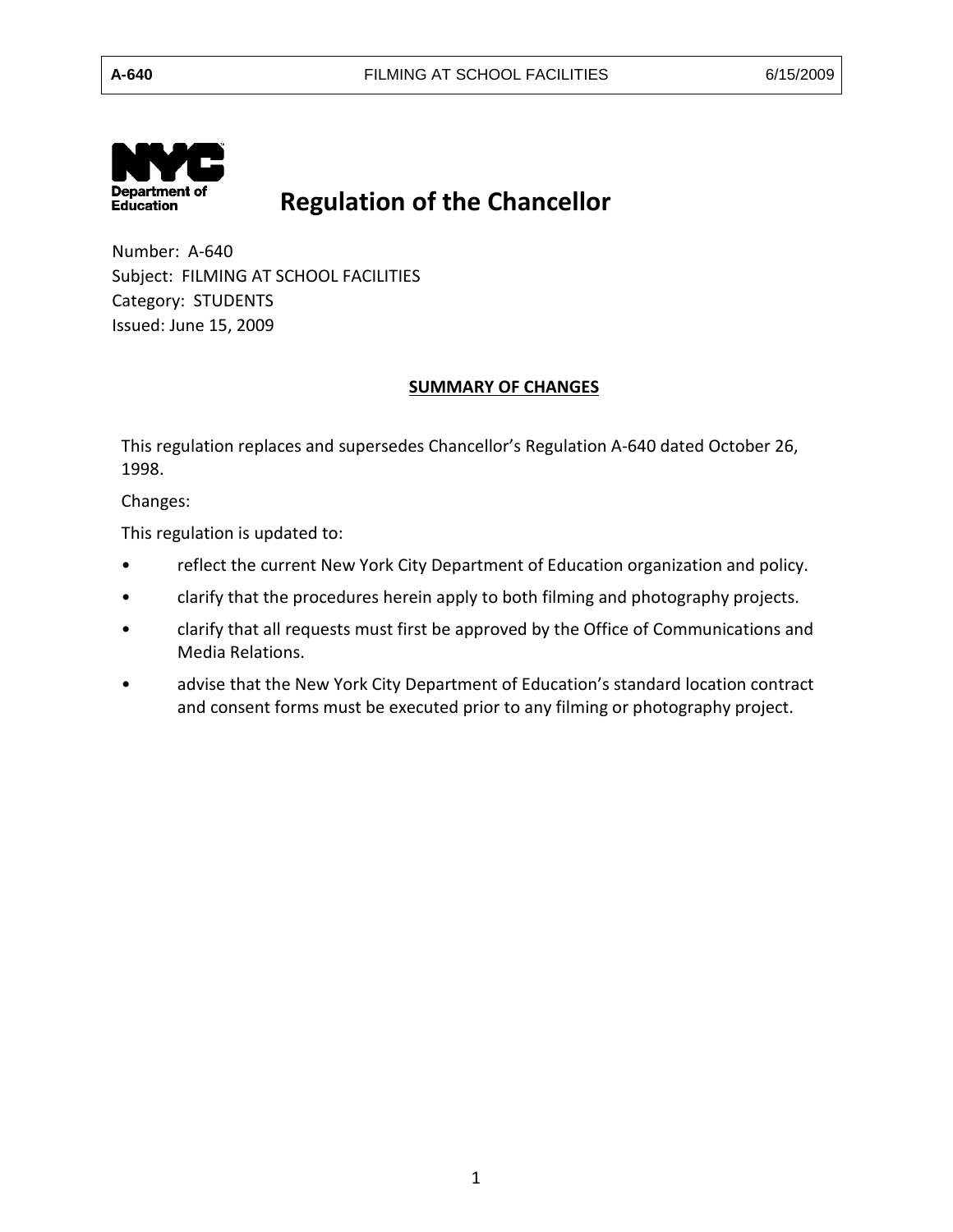

# **Regulation of the Chancellor**

 Number: A-640 Subject: FILMING AT SCHOOL FACILITIES Category: STUDENTS Issued: June 15, 2009

#### **ABSTRACT**

 All requests from producers of films, television shows, commercials, news magazine programs, or documentary news to film, photograph, or otherwise record images or voices in schools, on school playgrounds, or other

 must be referred to the Office of Communications and Media New York City Department of Education ("Department") property Relations. The Office of Communications and Media Relations is the only office with authority to grant or deny such requests.

The filming of for-profit commercials is strictly prohibited.

## **I. PROCEDURES FOR CONSIDERATION OF REQUESTS TO FILM OR PHOTOGRAPH AT SCHOOL FACILITIES OTHER THAN THE PRESS**

- A. All requests to film or photograph at schools or other school facilities by producers or makers of films, television shows, commercials, news magazine programs, or documentary news (hereinafter collectively referred to as "Producer") must first be made in writing to the Office of Communications and Media Relations.
- B. A written summary of the film story shall be submitted by the Producer. If the story deals primarily and predominately with the Department, its students or employees, the Office of Communications and Media Relations reserves the right to review the final shooting script. All filming approvals are at the sole discretion of the Department.
- C. The Office of Communications and Media Relations will consult with the principal, the Office of the General Counsel, and other appropriate personnel in reviewing the request for filming or photographing at school facilities.
- D. Student instruction shall not be impeded by any filming or photographing in school facilities. Every effort must be made to limit filming or photographing to days and hours when classes and testing periods are not in session. The Department may at any time halt or suspend filming if in their reasonable judgment student instruction is being interfered with or obstructed.
- E. Filming or photographing in school facilities during school hours will be permitted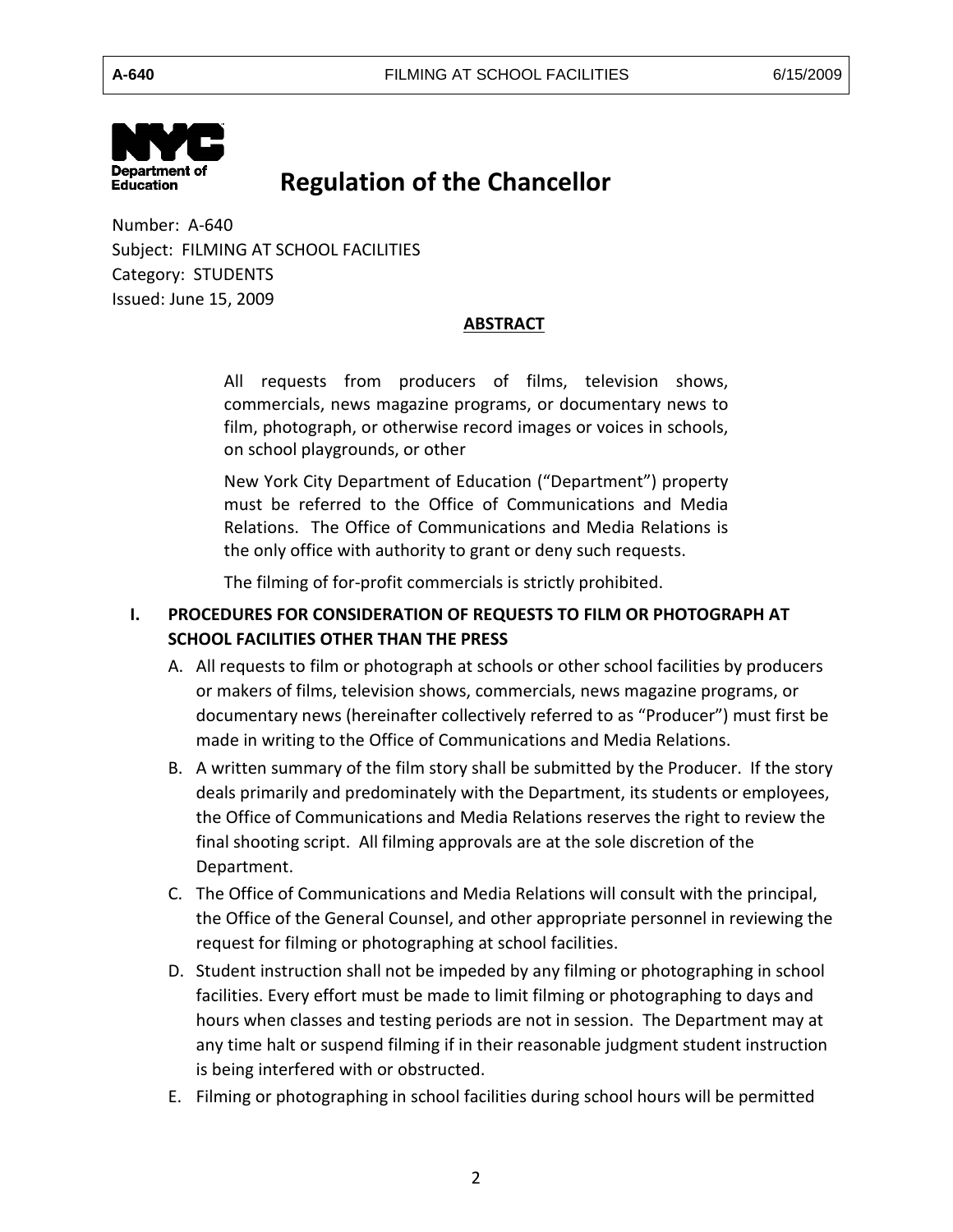only with the written approval of the principal.

- F. Where more than one Department facility is needed for one production, an individual clearance and permit will be required for each facility. Approval for filming at one location cannot be used by the filming crew to move to another Department location.
- G. Where the Department facility is a shared space (two or more schools are co-located in a building), permission will be required from each principal whose students or teachers are to be included in the filming. Approval for filming one school in a facility cannot be used by the filming crew to film any co-located schools. The Producer shall notify all principals in the facility in advance of the times, dates, and locations for filming.
- H. The responsibility for the recruitment of production personnel and site selection is the exclusive obligation of the Producer.
- I. No Department employees or students may be filmed or photographed except with the express written permission of the principal and in addition, the respective Department employee or the student's parent or guardian. All consent forms must be approved by the Office of the General Counsel in advance of filming. The use of any film or photographs shall be limited to the particular project and related promotion thereof. Should students be hired by a Producer to take part in productions scheduled to occur before or after normal school hours, outside of school sponsored events or not related to the Department, arrangements for compensation and permission are to be made directly between the Producer and the student's parents or guardians.
- J. The filming or photography project will be required to benefit the school and its students, e.g., donation of money or equipment to the school for instructional purposes, provision of meaningful internships or ongoing mentoring projects for students, the provision of a speaker on filmmaking at an assembly program, visit to the school by a film star, etc. Moreover, for documentary projects about the Department, its students or employees, the Department reserves the right to negotiate a royalty for the benefit of the Department in the event such documentary is commercially licensed or distributed.
- K. Once approval is granted from the Office of Communications and Media Relations, a Producer must obtain the necessary permit from the custodian of the facility to be used and must pay applicable fees including opening costs, on a sliding, discretionary scale relative to the purpose of the production, with feature films charged according to use. The waiver of fees may be considered for designated notfor-profit and film school student ventures. In addition, a Producer must pay fees for the use of a school facility as a holding area for a cast and film crew. Use of a school facility as a holding area must be granted by the Office of Communications and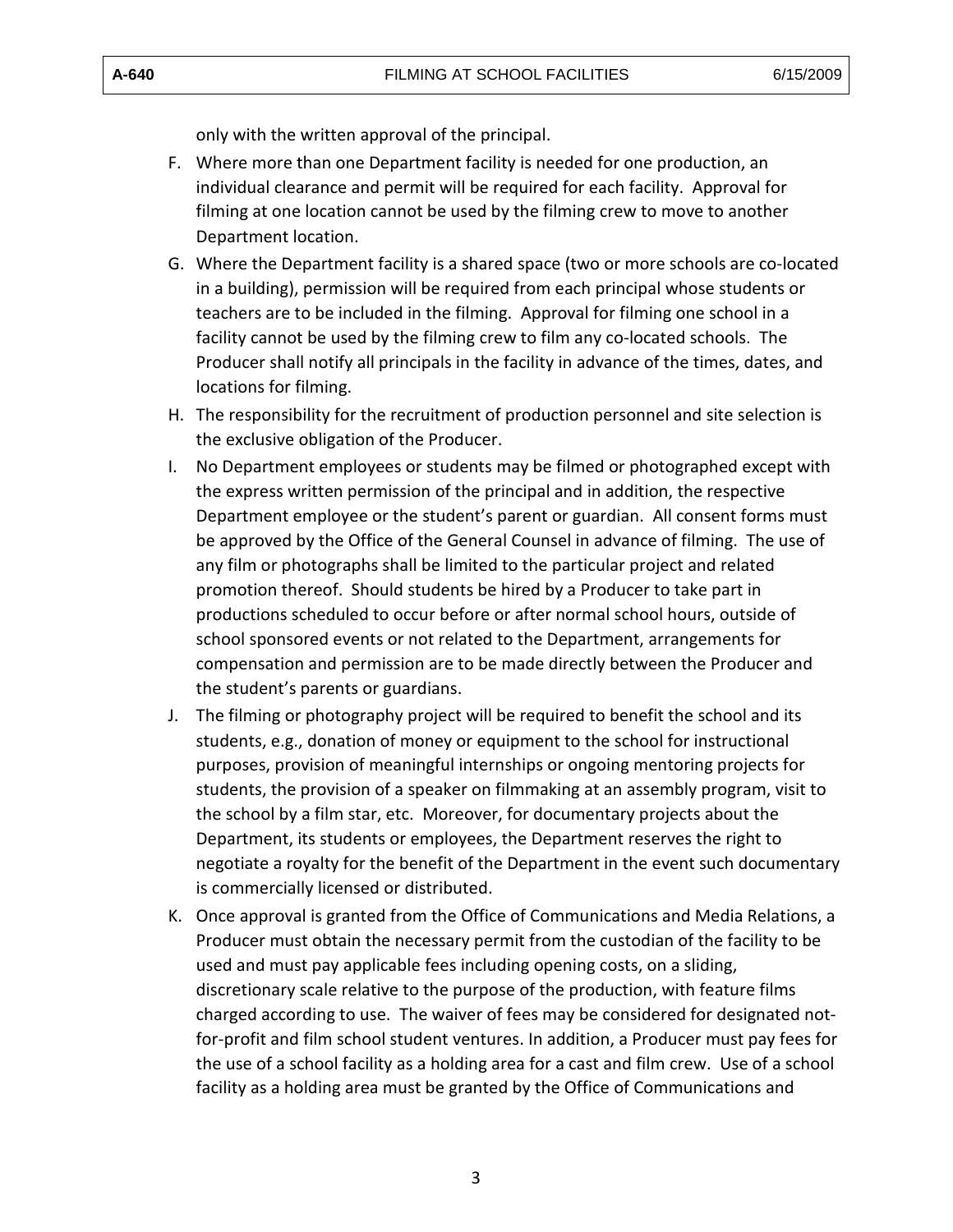Media Relations in consultation with the principal. Each permit is valid only for the original period for which it is granted.

- L. A Producer must include the Department and the City of New York as an additional insured party in a commercial general liability insurance policy for a minimum of one million dollars (\$1,000,000.00). In particular cases, an additional amount may be required if recommended by the Office of the General Counsel.
- M. The Producer and a representative from the Department must sign the Department's standard Location Agreement in advance of filming. The Location Agreement may only be modified with written consent from the Office of the General Counsel.
- N. There will be no identification of the school or use of the name of the school or "New York City Department of Education" in the filming or photographs unless explicit permission is granted in the Location Agreement signed by the Producer and the Department prior to filming.
- O. The Producer will be required to comply with all necessary safety regulations while on Department property, including those of the Department, the City of New York, and any others deemed applicable. At the expense of the Producer, NYC School Safety Personnel may be required by the Principal in addition to the Producer's own security staff.
- P. Filming of commercials in schools will not be permitted unless the commercial is being created for a public service announcement or the benefit of the Department such as a teacher recruitment campaign. Commercials shall be defined as any filming that is for advertising, political or promotional purposes, be it for profit or not-for-profit.
- Q. Filming or photographing of Department students and employees in connection with services provided to the Department, such as a training video for use by the schools, or for educational or artistic purposes requires the written permission of both the Office of Communications and Media Relations and principal in addition to the respective Department employee or the student's parent or guardian. Department students and employees may not be filmed or photographed for a commercial endorsement.

### **II. PROCEDURES FOR CONSIDERATION OF REQUESTS TO FILM OR PHOTOGRAPH AT SCHOOL FACILITIES BY THE PRESS**

A. All requests from news organizations, producers, and reporters to film at schools for producers, and reporters must then obtain permission of the principal. If students release forms (available on the website of the Office of Communications and Media routine news gathering purposes (filming, photographing, or interviewing) must first be made to the Office of Communications and Media Relations. News organizations, are to be filmed, news organizations, producers and reporters must receive student